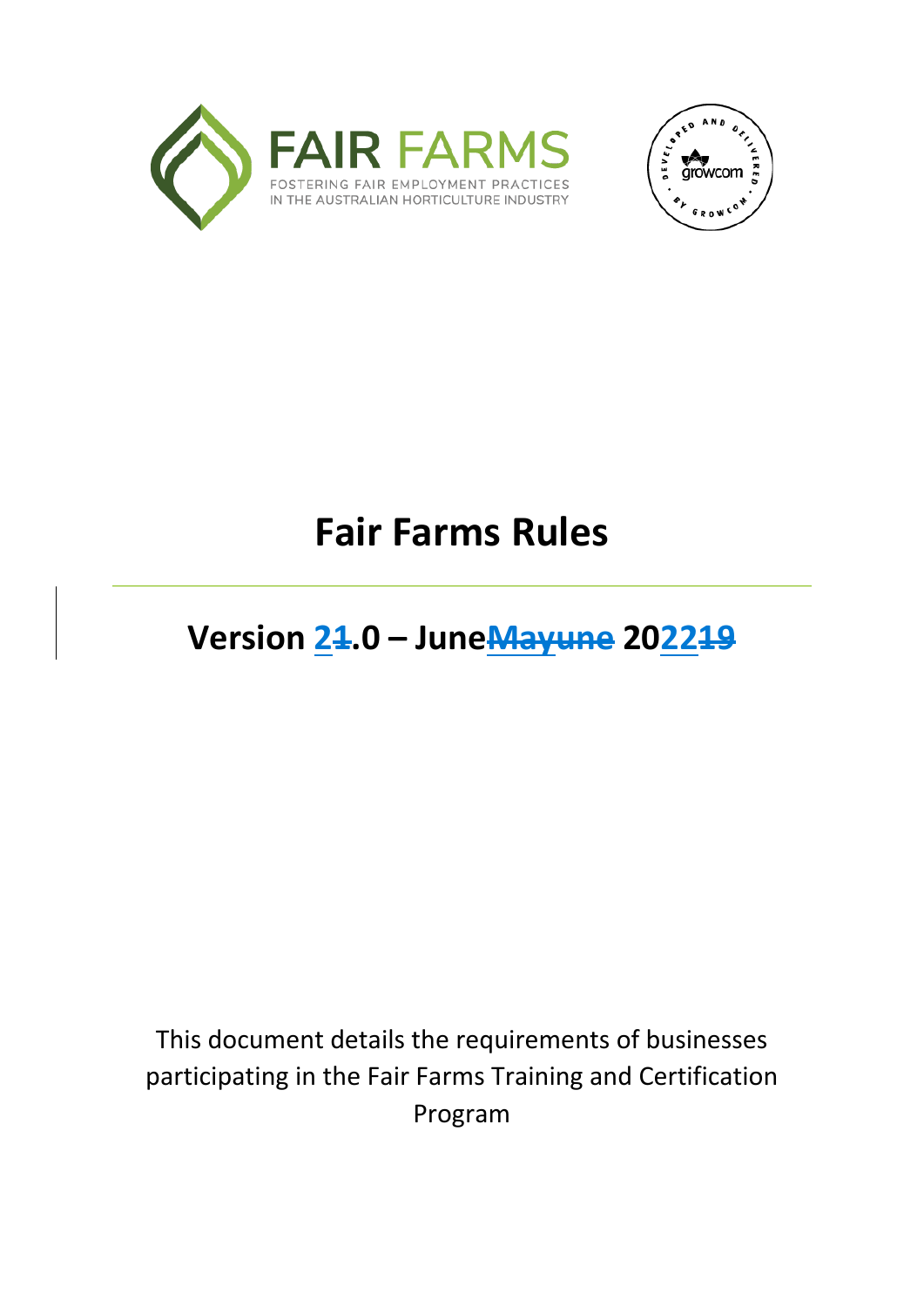## <span id="page-1-0"></span>Fair Farms Training and Certification Program

Queensland Fruit and Vegetable Growers Ltd trading as Growcom Australia (**Growcom / Fair Farms**) is implementing the Fair Farms Training and Certification Program (**Fair Farms Program / Program**).

The objective of the Fair Farms Program is fostering fair and responsible employment practices across the Australian horticulture industry. The Program aims to support a transition towards stronger workplace compliance which will lead to improved employment practices, fairer treatment of workers and reduced risk of worker exploitation and other human rights violations.

The Fair Farms Program provides a mechanism for participating businesses to demonstrate to their customers and other interested parties that their employment and workplace relations practices are fair and comply with Australia's workplace relations laws.

The Fair Farms Program has been developed by Growcom as the Scheme Owner with reference to the Credibility Principles established by the ISEAL Alliance [\(https://www.isealalliance.org/credible](https://www.isealalliance.org/credible-sustainability-standards/iseal-credibility-principles)[sustainability-standards/iseal-credibility-principles\)](https://www.isealalliance.org/credible-sustainability-standards/iseal-credibility-principles), a global initiative to strengthen sustainability standards systems. Growcom is committed to continuously review and improve the Fair Farms Program, always aspiring to operate a credible and effective system that achieves its purpose.

## <span id="page-1-1"></span>Fair Farms Rules

These Fair Farms Rules are the terms on which, upon registration, a business agrees to participate in the Fair Farms Program. Businesses participating in the Fair Farms Program (the **Participants**) must always comply with the Fair Farms Rules and the requirements of the Fair Farms Standard.

Failure to comply with the Fair Farms Rules or the requirements of the Fair Farms Standard may result in a Participant's Fair Farms Certification being suspended or withdrawn.

Updates to the Fair Farms Rules and Fair Farms Standard will occur from time to time. Participants will be given at least 28 days' notice of the changes via Fair Farms website and email and must ensure full compliance with the changes within the timeframe stated in the notice.

A Participant's obligations to comply with the Fair Farms Rules and Fair Farms Standard are in addition to its obligations to comply with the law, including any regulatory requirements. It is important for Participants to be aware that compliance with the Fair Farms Rules and Fair Farms Standard does not ensure compliance with the law and does not exempt a Participant from doing so.

Capitalised terms used in this document have the meaning given to them in the Glossary of Terms (section 19).

Feedback on this document or any aspect of the Fair Farms Program should be submitted by email to:

[fairfarms@growcom.com.au](mailto:fairfarms@growcom.com.au)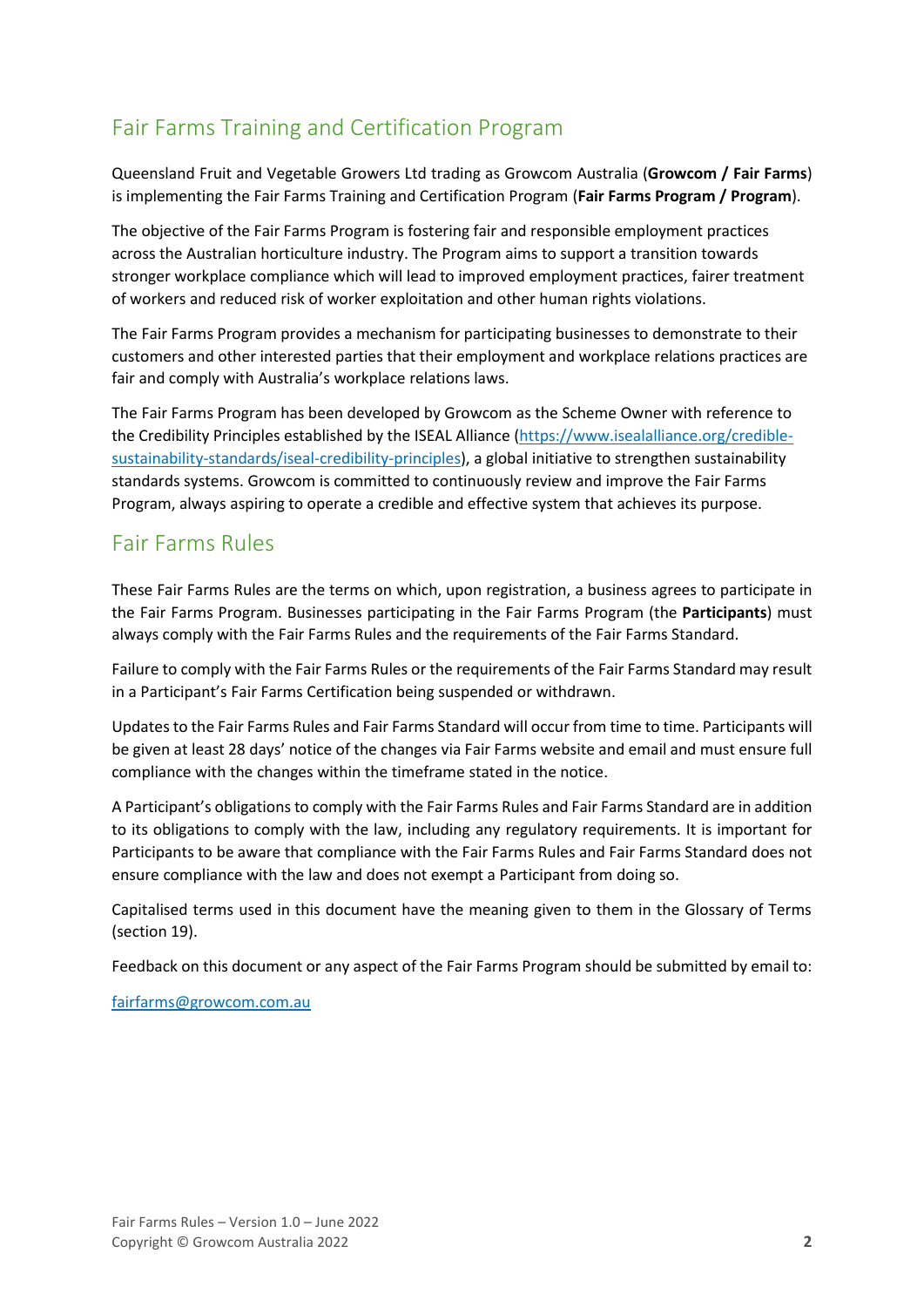## Contents

| 1.  |  |
|-----|--|
| 2.  |  |
| 3.  |  |
| 4.  |  |
| 5.  |  |
| 6.  |  |
| 7.  |  |
| 8.  |  |
| 9.  |  |
| 10. |  |
| 11. |  |
| 12. |  |
| 13. |  |
| 14. |  |
| 15. |  |
| 16. |  |
| 17. |  |
| 18. |  |
| 19. |  |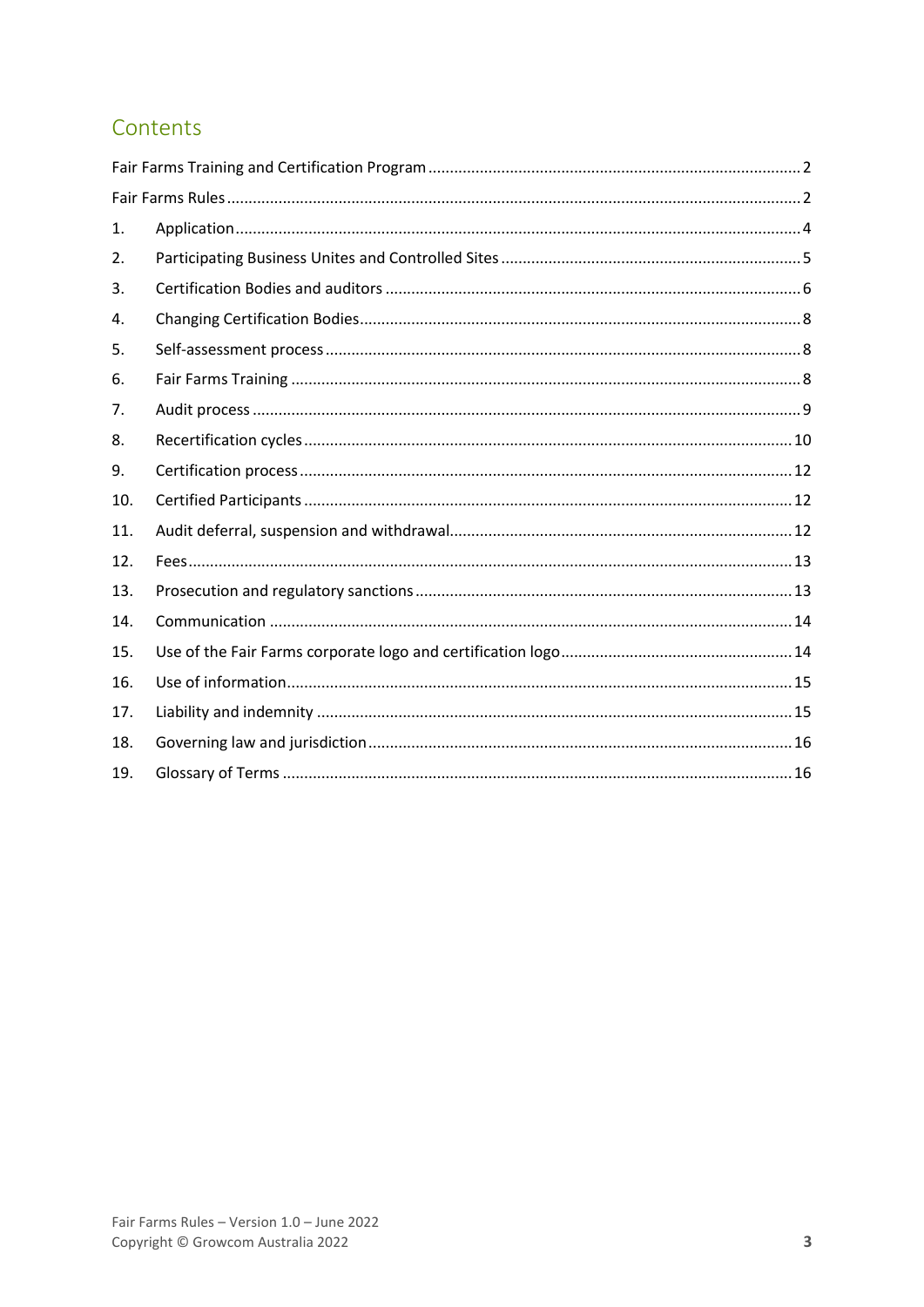## <span id="page-3-0"></span>1. Application

- 1.1. The Fair Farms Program provides a pathway to certification for businesses operating within the Australian horticulture supply chain that:
	- Grow produce for retail sale, and/or
	- Pack produce for retail sale, and/or
	- Operate as an aggregator, distributor, broker or agent supplying produce for retail sale.
- 1.2. A Participant may apply to be registered for the Fair Farms Program through direct application to Fair Farms administration via the Fair Farms website.
- 1.3. To register with Fair Farms, a Participant must be a sole trader, partnership, limited or unlimited company, limited liability partnership or other structure of business as may be approved by Fair Farms.
- 1.4. A Participant is required to complete a Fair Farms online registration form as part of the registration process and to provide information as may be requested including a detailed business profile, management and key contact information.
- 1.5. A Participant must nominate the specific Registered Buyerseustomers, if any, it authorises Fair Farms to share certain Deata with, including but not limited to:
	- a. Information relating to direct and indirect supply arrangements, employee numbers, use of labour hire (including the identity and contact details of labour hire providers), use of piece rates, use of overseas workers, provision of accommodation and transport to workers
	- b. Details of Fair Farms training assigned to, or completed by, the Participant
	- c. status of the Participant's certification pathway including any related correspondence,
	- d. -audit reports, Findings and Finding Alerts, and information relating to the closing of Findingsoutcomes summary and
	- e. status of the Fair Farms Certification including any suspension or withdrawal of certification or registration.
	- f. Correspondence relating to deferral of audits

a. A Participant agrees that the Data will be provided to nominated Registered Buyers. However, Participants may withdraw or amend the authorisation to share theshare Delata or any part of it at any time by notifying Fair Farms administration in writing or by using the appropriate **Change of Data Sharing Authorisation Form** on the Fair Farms website. Fair Farms shall implement such instruction within 28 days of its receipt.

Fair Farms' mandate to share Pparticipant data with Registered Buyerscustomers is always subject to the Participant's authorisation, applicable privacy legislation, the Fair Farms Privacy Policy and the provisions of these Rules. If a Participant decides to withdraw consent for the sharing of the Data or any part of the Data the Participant acknowledges that this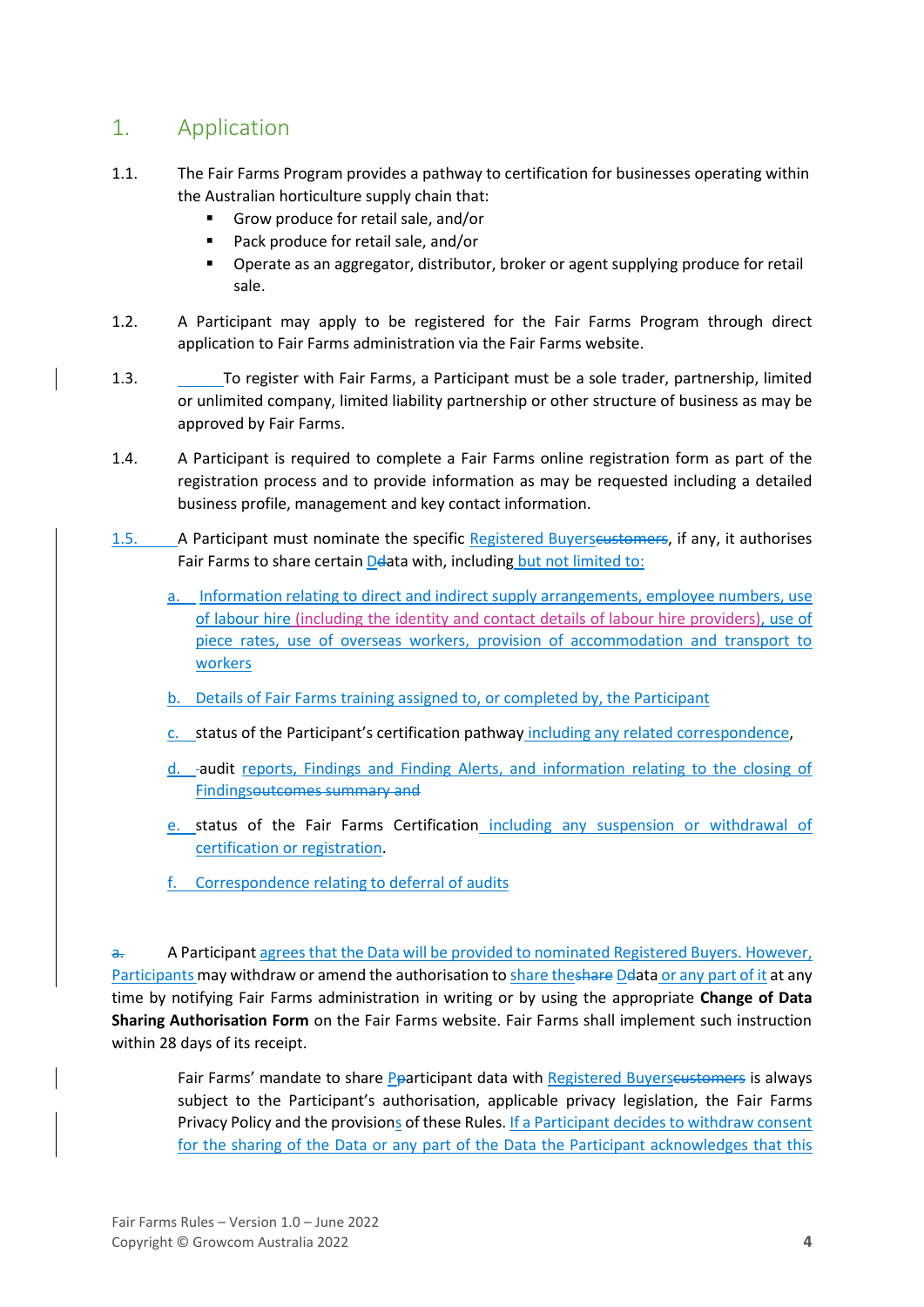may affect the way the nominated Registered Buyers rate the risk to its supply chain posed by the Participant.

- 1.5.1.6. Each Participant must nominate the person within the business who is responsible for the management of the Participant's compliance with the Fair Farms Program and, to be the key contact for the business.
- 1.6.1.7. A Participant must be registered with Fair Farms prior to applying for initial audit to a Fair Farms approved Certification Body.
- 1.7.1.8. Any change to a Participant's profile or key contact information or other details provided on registration must be notified to Fair Farms administration in writing or by using the appropriate **Change of Details Form** on the Fair Farms website within 28 days of the change.
- 1.8.1.9. Changes to a Participant's information that may affect certification will be dealt with on a case by case basis by Fair Farms at Fair Farms discretion.
- 1.9.1.10. Supporting documentation may be requested to provide evidence of a Participant's information or changes to that information.
- 1.10.1.11. A Participant in the Fair Farms Program must provide true and honest information. Fair Farms may suspend or withdraw a Participant's certification if false or misleading information is provided on the Fair Farms registration form, through the self-assessment process, on application for audit or in subsequent business updates.

## <span id="page-4-0"></span>2. Participating Business Unites and Controlled Sites

- 2.1. Each Participant in the Fair Farms Program consists of the Participating Business Unit (PBU) and one or more Controlled Sites.
- 2.2. Controlled Sites are those locations (for example a farm or pack-house) which are routinely staffed with manual workers (whether directly employed or engaged through a Labour Hire Provider) and operate under the policies and procedures, day-to-day supervision and management control of the PBU.
- 2.3. The PBU must include all its Controlled Sites on the Fair Farms registration form and application for audit and must not include any sites that do not meet the requirements of clause 2.2.
- 2.4. Sites that do not meet the requirements of clause 2.2 must be registered separately by the Participant under a separate membership if Fair Farms Certification is sought for these sites.
- 2.5. Training and certification under the Fair Farms Program will be provided to the Participant and their nominated PBU and will encompass all its Controlled Sites.
	- i. All Controlled Sites must be visited at the initial and every recertification Fair Farms Audit;
	- ii. Detailed records must be available for all Controlled Sites at the initial and every recertification audit; and
	- iii. Additional sites to be added to the list of a PBU's Controlled Sites must be visited at audit prior to inclusion on a Fair Farms Certificate.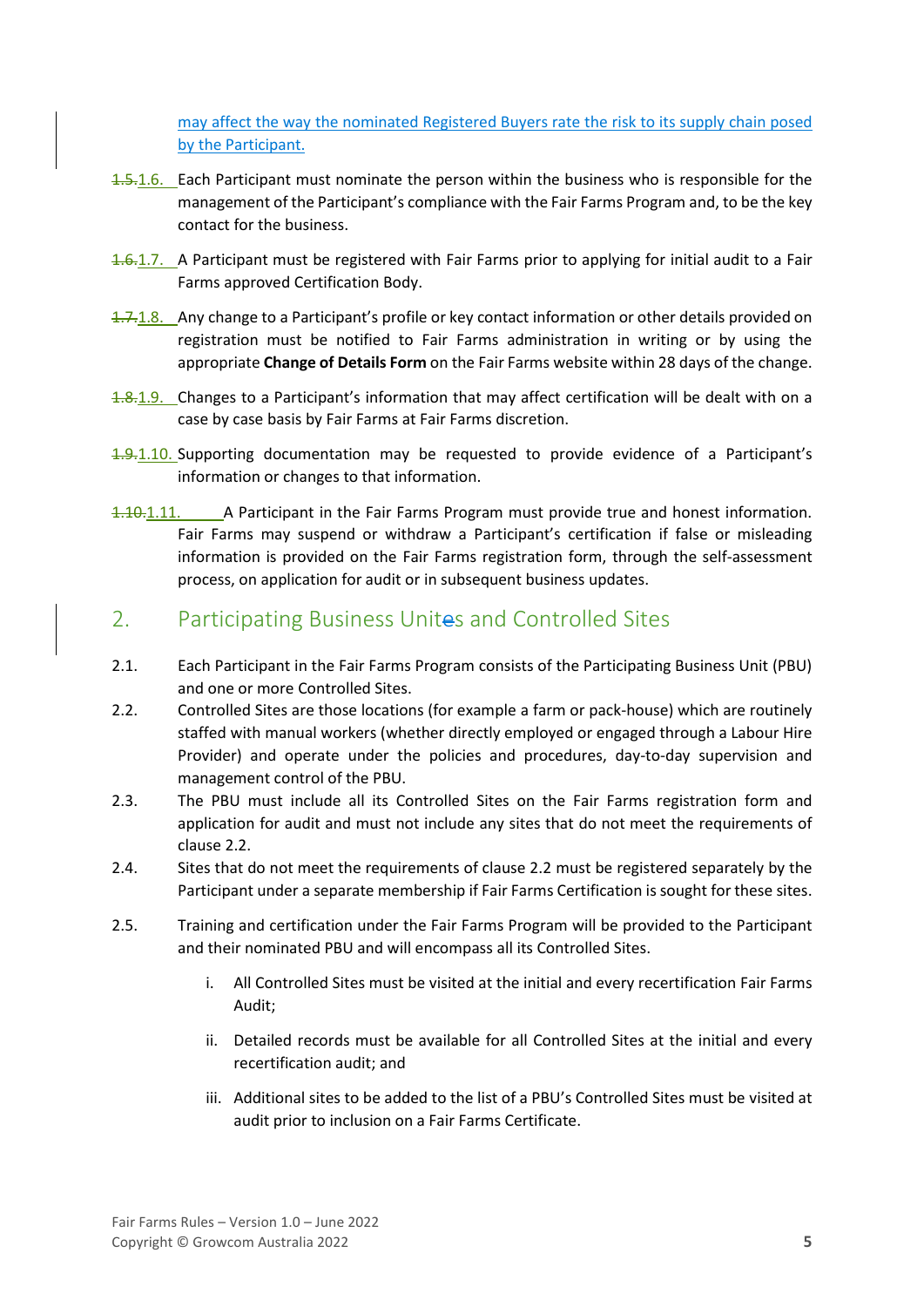2.6. Multiple businesses that operate from one site (address) must be registered with Fair Farms separately. A Fair Farms Audit must be scheduled for each individual business, but the audits may be conducted concurrently.

## <span id="page-5-0"></span>3. Certification Bodies and auditors

- 3.1. Only Fair Farms approved Certification Bodies may conduct Fair Farms Audits. Fair Farms will publish on its website a list of the approved Certification Bodies.
- 3.2. Only auditors complying with competency requirements set by Fair Farms, and who are employed by or contracted to a Fair Farms approved Certification Body, may conduct Fair Farms Audits.
- 3.3. On application for audit, the Participant must enter into a written contract with a Fair Farms approved Certification Body for the provision of Fair Farms Certification services prior to the commencement of audit activity. The contract must include:
	- i. The Fair Farms Standard;
	- ii. List of Controlled Sites which are to be included in the Fair Farms Audit pursuant to clause 2.2 and clause 2.3 above;
	- iii. Company or entity details name(s),  $ABN(s)$  Controlled Site address(es), postal address, email, phone;
	- iv. Nominated business contact name, email and phone;
	- v. Preferred audit date within peak period (if any); and
	- vi. Other details reasonably required by the Certification Body.
- 3.4. It is a condition of registration for, and certification under, the Fair Farms Program and may, at the Certification Body's discretion, be incorporated into the contract with the Certification Body, that a Participant:
	- i. Agrees to notify Fair Farms and the Certification Body of a Critical Non-Compliance within 48 hours of the incident; and
	- ii. Acknowledges and agrees that the certification status of the Participant will be publicly available on the Fair Farms website or other means of publication implemented by Fair Farms.
- 3.5. The contract with the Certification Body must take into account the responsibilities of the Participant and must clearly include the following requirements:
	- i. Audits are scheduled with adequate notice for both the Participant and the auditor/Certification Body;
	- ii. Audits are scheduled during harvesting periods or other peak employment periods.
	- iii. The cancellation of a scheduled audit may result in a penalty fee in accordance with the terms of the contract;
	- iv. The Participant must, on request, provide unimpeded access to Controlled Sites and premises, to full documentation and records, and to staff employed by the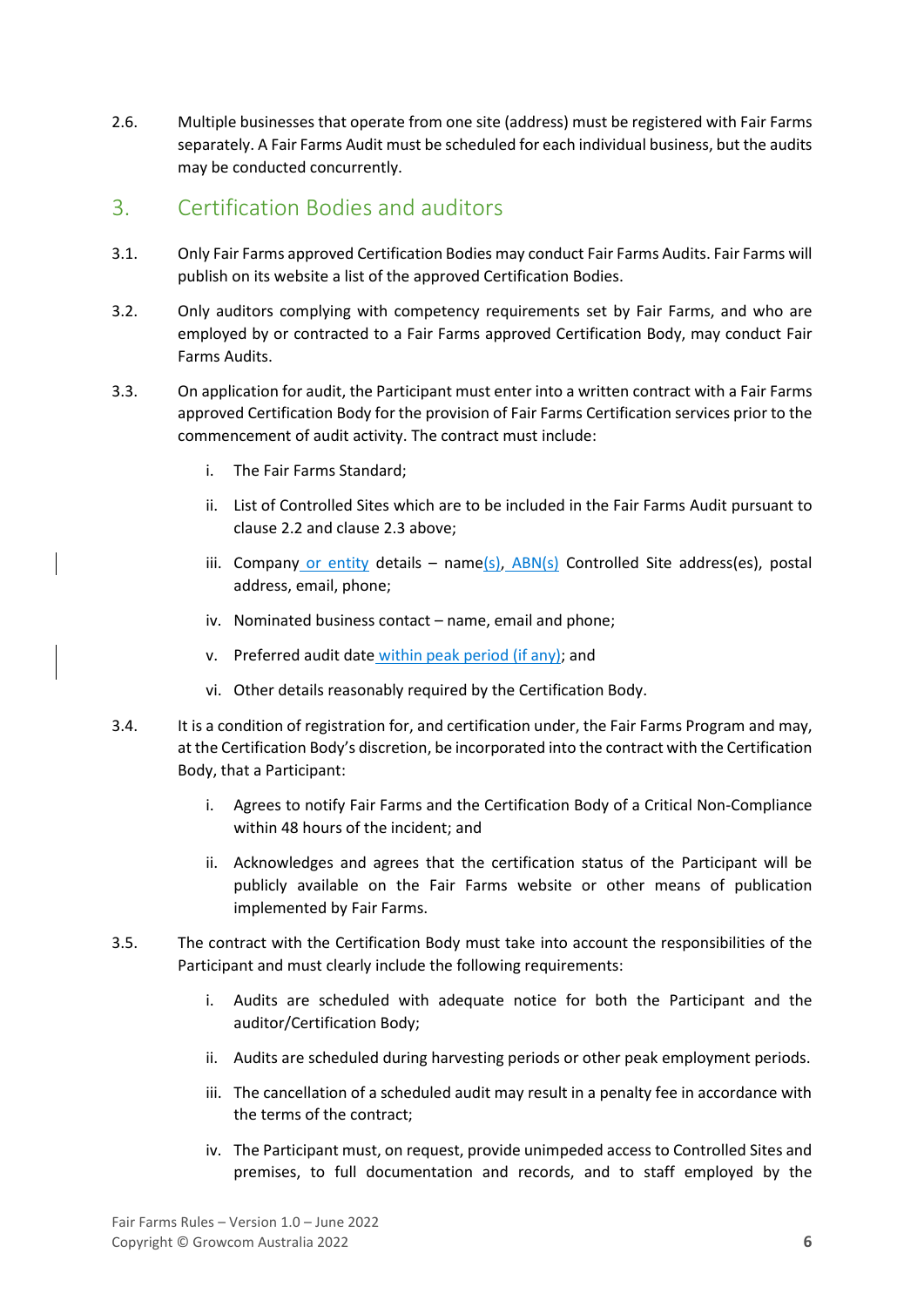Participant (whether employed directly or engaged through a Labour Hire Provider), for the purpose of conducting the audit including staff interviews;

- v. The Participant must provide all reasonable assistance required by the auditor in the conduct of the audit;
- vi. The Participant must provide complete and accurate information as required by the auditor;
- vii. The Participant must refrain from any activity that could impede, delay or obstruct the auditor having access to the workers on the audited site for the purpose of conducting interviews;
- viii. The Participant must not in any way or form influence, instruct or direct the workers who are interviewed by the auditor or attempt to influence the outcome of the audit or any audit findings.
- ix. An auditor may be accompanied on the audit for training or accreditation purposes, e.g. auditor training, auditor calibration, witness audits (Fair Farms or Certification Body);
- x. Fair Farms reserves the right to conduct its own audit on a Participant in response to complaints, or as part of routine compliance activities. These audits may be announced or unannounced;
- xi. A copy of the audit report, supporting documentation and Fair Farms Certificate will be made available to Fair Farms, and the audit result will be communicated to Fair Farms;
- xii. Fair Farms may contact the Participant directly for feedback on auditor and/or Certification Body performance;
- xiii. The Participant may lodge a complaint in confidence with Fair Farms that will be considered and investigated if appropriate with the auditor and Certification Body concerned.
- 3.6. The Participant agrees with Fair Farms to the matters set out in clauses  $34.5$  i xiii and acknowledges and agrees that compliance with these provisions is a condition of registration for, and certification under, the Fair Farms Program.
- 3.7. The Participant acknowledges and agrees that where consulting or training services related to the Fair Farms Standard have been provided to the Participant by an individual contracted to, or employed by a Certification Body, that individual is excluded from conducting a Fair Farms Audit for that same Participant within two years of completion of the consulting/training activity.
- 3.8. The Participant acknowledges and agrees that an auditor may refuse to carry out or finish a Fair Farms Audit:
	- i. In the presence of a third party who the auditor believes may intentionally or otherwise influence the outcome of the audit in an inappropriate manner;
	- ii. If the auditor feels threatened or has been subject to abusive behaviour during the visit;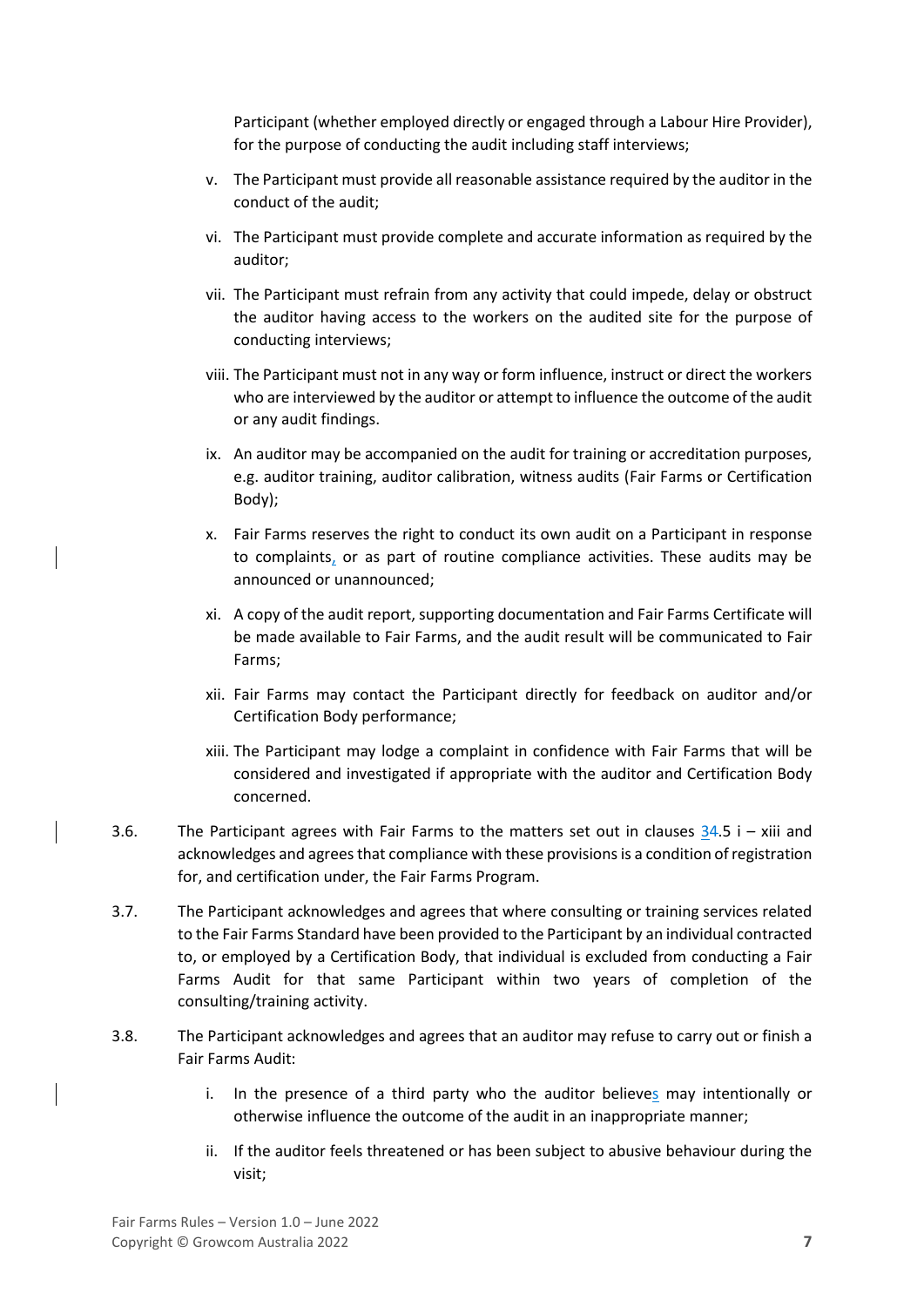- iii. If the auditor deems that the Participant has not implemented the Fair Farms Program or insufficient records are available; or
- iv. If the site is empty, non-operational, not in production or has been vacated by workers.
- 3.9. The Participant acknowledges and agrees that an individual auditor may audit a Participant multiple times, however no more than three consecutive Fair Farms Audits can be conducted by the same auditor for any one Participant.

## <span id="page-7-0"></span>4. Changing Certification Bodies

- 4.1. Subject to its contract with its nominated Certification Body, a Participant may change its nominated Certification Body at any time, provided that the Participant is not currently suspended from the Fair Farms Program and there are currently no corrective actions outstanding from previous audits.
- 4.2. A Participant is not required to inform their previous nominated Certification Body that it has transferred but must notify Fair Farms of the change within 28 days of entering into a contract with a different Certification Body.
- 4.3. A Participant must declare on their audit application to a new Certification Body its previous certification arrangements under Fair Farms including all Controlled Sites.
- 4.4. Fair Farms may give the new nominated Certification Body access to the Participant's Fair Farms records, including historical audit results and information from previous Certification Bodies.

#### <span id="page-7-1"></span>5. Self-assessment process

- 5.1. A Participant seeking Fair Farms Certification must first complete an online self-assessment of its employment practices against the Fair Farms Standard (Online Self-Assessment, OSA). Fair Farms will evaluate the Participant's responses and report the OSA outcome.
- 5.2. A Participant must complete the OSA at least once every year.
- 5.3. The initial OSA will provide the Participant with their training needs analysis. Based on its result, Fair Farms will direct specific training modules to be completed by managerial staff of the Participant. Refer to section 6 below – Fair Farms Training.
- 5.4. The results of the OSA are not provided to Registered Buyers.
- 5.5. A Participant must complete the OSA within one month of registration.

## <span id="page-7-2"></span>6. Fair Farms Training

- 6.1. The Fair Farms Program emphasises the importance of continuous training and improvement of employment and general management practices across the horticulture industry.
- 6.2. Fair Farms training modules are specifically designed to strengthen a Participant's employment practices so that they meet all requirements of the Fair Farms Standard. Initial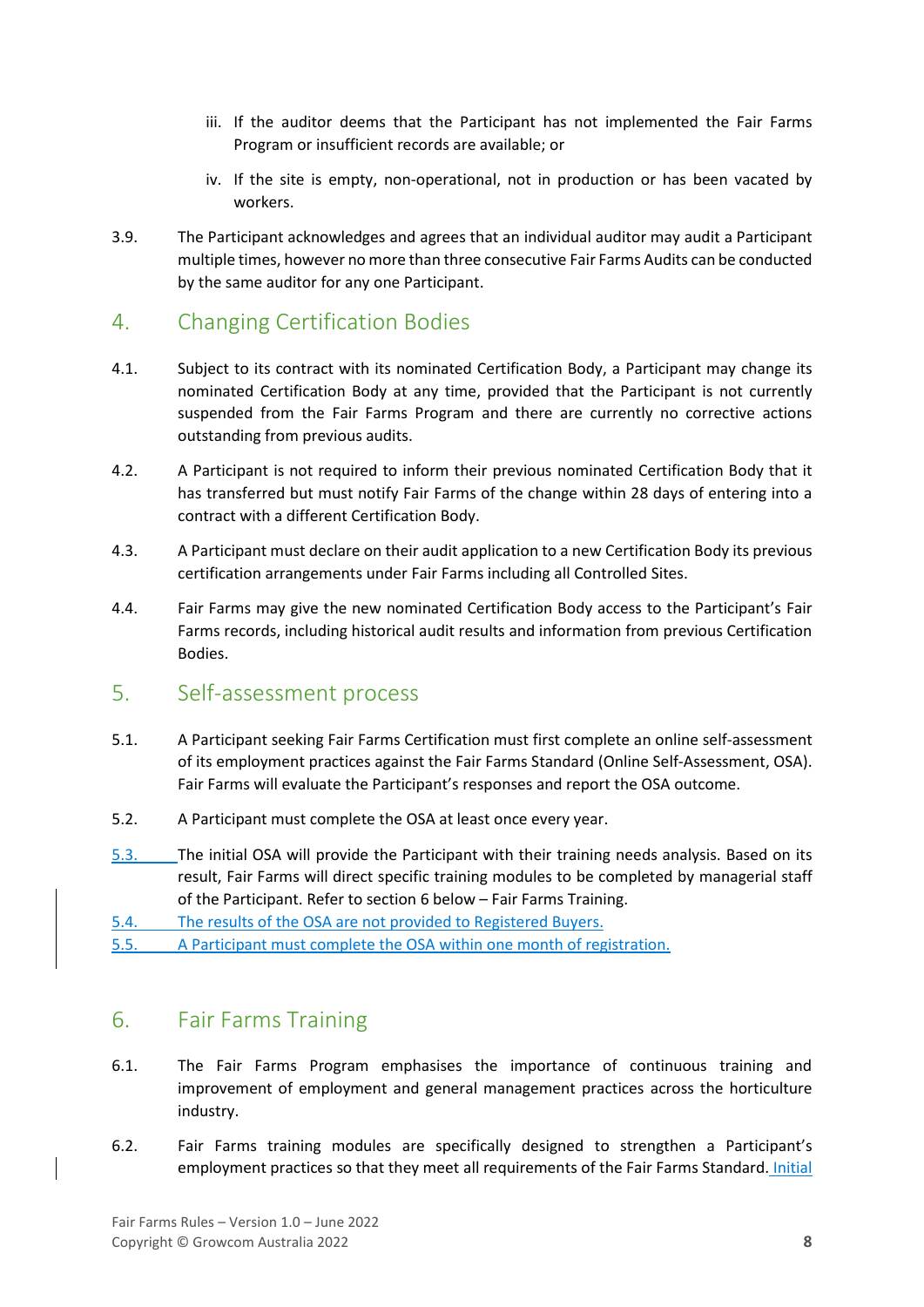training modules will be assigned to a Participant following completion of the Online Self – Assessment. The available training modules can be viewed and booked through the Fair Farms website.

- 6.3. Fair Farms will only recognise training that is delivered by a Fair Farms approved trainer or training organisation.
- 6.4. In its initial year of participation, a Participant may only schedule a Fair Farms Audit once it has completed the required training modules identified during the self-assessment process (training needs analysis, section 5 above). The required training modules must be completed within three (3 months) of being advised of the requirement to complete assigned training modules.
- 6.5. All Fair Farms certified Participants are required to continuously upskill their managerial staff in areas covered by the Fair Farms Standard. In order to maintain Fair Farms Certification, the Participant is required to complete **at least 2 hours** of Fair Farms approved compulsory professional development (CPD) relating to subjects covered by the Fair Farms Standard. CPD must be completed annually beginning with the year after initial certification. Fair Farms will from time to time make specific training content available to Participants covering up-to-date issues and developments relating to employment practices on farms and pack houses. The requirement for ongoing training under this clause 6.5 is subject to review following the initial roll-out and evaluation of the Program.

## <span id="page-8-0"></span>7. Audit process

- 7.1. These Rules outline the main components of the Fair Farms Audit process. More detailed information about Fair Farm Audits is contained in the Fair Farms **Audit Guide** (accessible via MyFairFarms).
- 7.2. All Fair Farms Audits are scheduled during harvesting periods or other peak employment periods where manual workers are present on the Controlled Site to be audited.
- 7.3. Participants are required to contact their nominated Certification Body to schedule the initial Fair Farms Audit. The Participant is free to obtain as many quotations as it wishes from the list of approved Certification Bodies.
- 7.3.7.4. The initial Fair Farms audit must be scheduled at the earliest opportunity (I.e. next harvest or peak employment period) following completion of Fair Farms training. It is expected that Participants will undertake an initial audit within six months of registration. A participant may seek an extension of this timeframe such that an audit is completed within 12 months of registration.
- 7.4.7.5. After completion of the first audit, the Certification Body will schedule recertification audits. Recertification audits are to take place up to 90 days prior to the first day of the Certification Anniversary Month, which is determined at the previous audit (refer to clause 8 below). The Recertification Audit Due Date is displayed on the Fair Farms Certificate. Recertification audits must coincide with harvesting or other peak employment periods.
- 7.5.7.6. Participants will enter into a contract for provision of audit services with the chosen Certification Body. Fair Farms is not a party to that legal agreement.
- 7.6.7.7. Fair Farms Audits will usually follow the following sequence, to be discussed and agreed between the Participant and the Certification Body: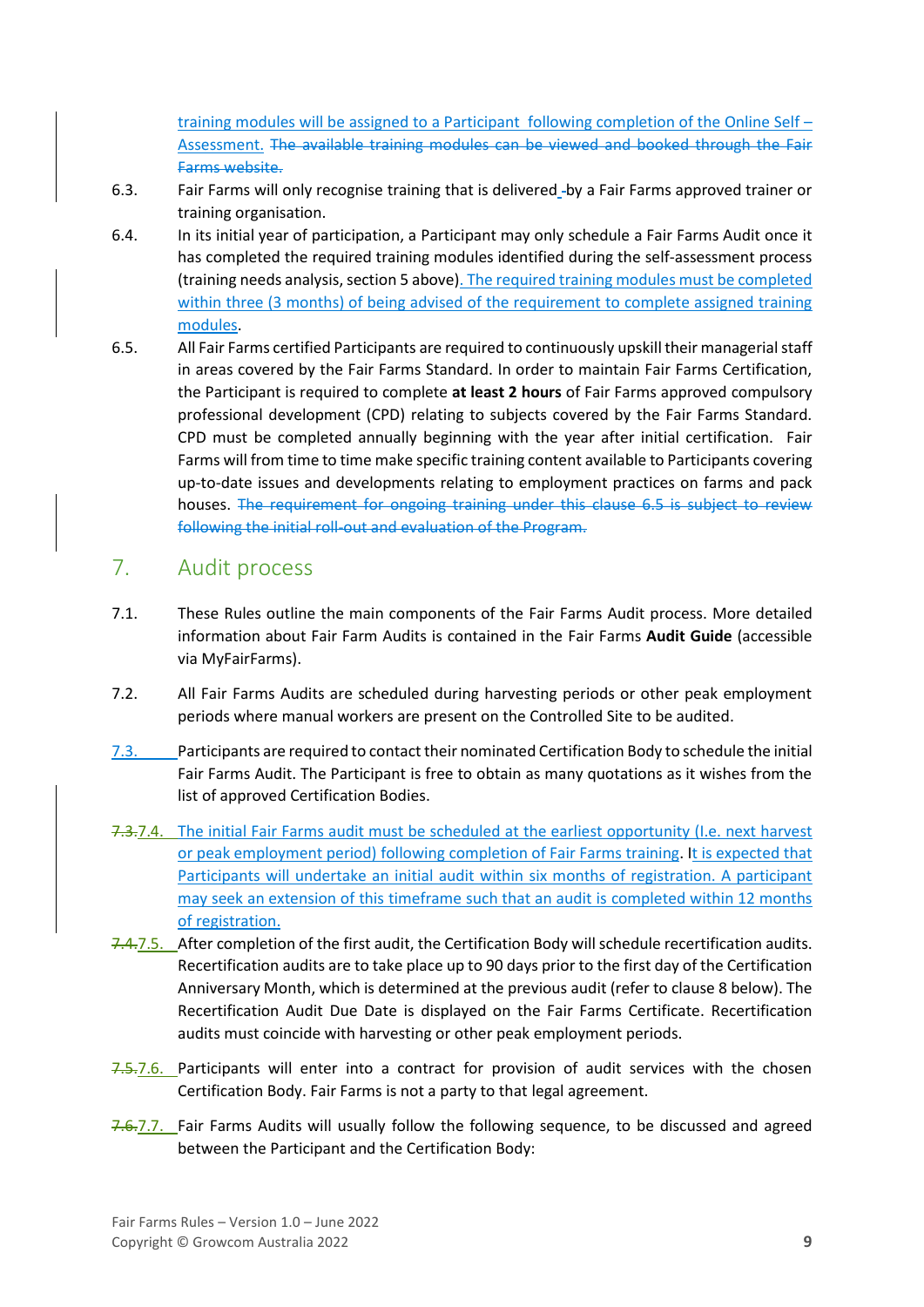- Opening Meeting
- Site Tour
- Worker Interviews (direct employees and, where applicable, workers engaged through Labour Hire Providers)
- Documentation Review
- Eligibility Testing
- Payroll Testing
- Management Interview
- Prepare Report & Findings
- Closing Meeting
- 7.7.7.8. The Certification Body will conduct the audit against the **Fair Farms Standard** using an approved **Audit Checklist**. Findings that qualify as a Critical Non-Compliance as indicated in the Audit Checklist will be communicated to Fair Farms and Registered Buyers as a 'Finding Alert". Where there is any inconsistency between the Audit Checklist and the Standard the Standard shall prevail.
- 7.9. The duration of a Fair Farms Audit will vary between half-day, full-day and 2-day audits, depending on factors such as the number of workers and whether the Participant provides workers accommodation off site. The nominated Certification Body will provide a time estimate and rationale for audit duration upon request.
- 7.10. A half day audit:
	- 7.10.1. May be appropriate for recertification audits of Participants with a single controlled site, no labour hire workers, and less than 25 directly hired workers during harvest or peak employment period.
	- 7.10.2. Is generally not appropriate for an initial audit.
	- 7.7.1.7.11. The audit result will be communicated to the Participant by the Certification Body and documented by the Certification Body in the initial audit report. Where corrective actions have been raised, the information will be communicated to the Participant, documented and the timeframes and process for correction provided. Finally, the Certification Body will issue the full audit report to the Participant and to Fair Farms for a certification decision.

## <span id="page-9-0"></span>8. Recertification Cycles

- 8.1. Fair Farms applies a risk-based approach to determining the Recertification Cycle. The timing of the next Fair Farms recertification audit depends on the overall risk rating achieved in the current audit.
- 8.2. The overall risk rating of an audit will be based upon the number and severity of Findings in the audit report. For each Finding, a set amount of audit points will be accumulated as follows:

#### **Table 1: Scoring of Audit Findings**

| <b>Red Finding (high severity)</b>   | 5 Audit Points |
|--------------------------------------|----------------|
| Amber Finding (medium severity)      | 3 Audit Points |
| <b>Yellow Finding (low severity)</b> | 1 Audit Point  |
| Each Finding Alert issued            | +1 Audit Point |

The level of severity of a Finding as either high, medium or low is set in the Audit Checklist.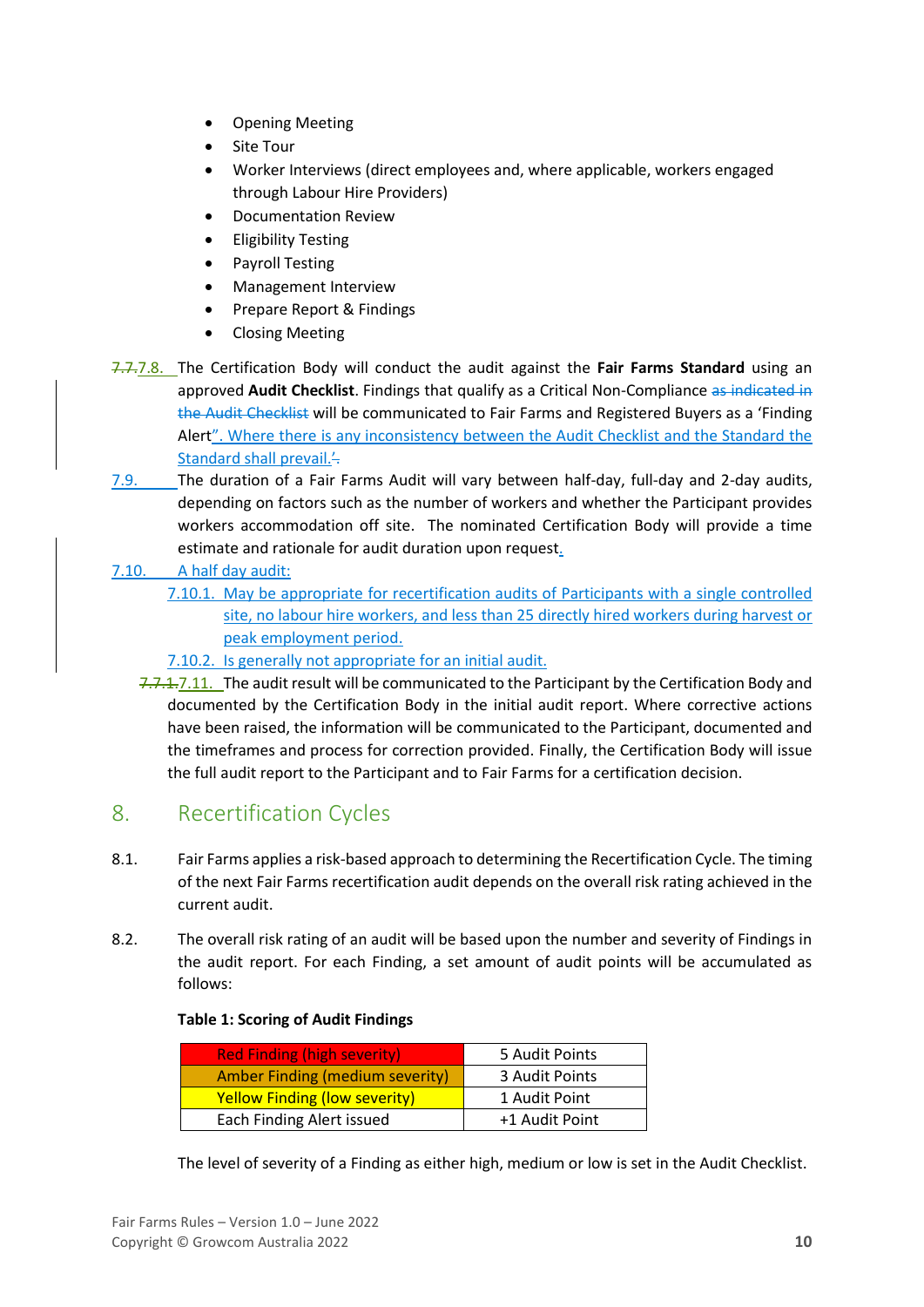Based on the aggregation of these audit points the audit will be classified as either Red, Amber or Green with the following Recertification Cycles:

| Classification     | <b>Aggregated Audit Points</b> | <b>Recertification Cycle</b> |
|--------------------|--------------------------------|------------------------------|
| <b>Green Audit</b> | 0-Audit Points                 | 36 months                    |
| (low risk)         |                                |                              |
| <b>Amber Audit</b> | 14 to 10 Audit Points          | 24 months                    |
| (medium risk)      |                                |                              |
| <b>Red Audit</b>   | More than 10 Audit             | 12 months                    |
| (high risk)        | Points                         |                              |

**Table 2: Audit Outcome Classification and Recertification Cycle**

The Recertification Cycles times in Table 2 above prescribes the maximum time that may occur between certification audits.

The Recertification Cycle for a PBU with multiple Controlled Sites is determined by the Controlled Site with the highest risk Audit Outcome Classification.

Subsequent audits should be scheduled to take place no more than 90 days before the Recertification Audit Due Date and must not take place later than 30 days after the Recertification Audit Due Date (known as the 'grace period').

Fair Farms or the Certification Body may extend the grace period further on a Participant's request where necessary, due to circumstance outside of the Participant's control (for example lack of available auditors, natural weather events that affect production times etc.). Refer to clause 11.1 regarding audit status in such circumstance.

Refer to the Glossary of Terms (section 19) for examples how the Recertification Audit Due Date is calculated.

- 8.3.Fair Farms may order an immediate audit at the Participant's cost (unless agreed otherwise) if there is evidence that the integrity of the current certification may be brought into question, for example in case of any of the following occurrences:
	- Change of ownership in a Controlled Site or PBU which results in a significant change of senior management and/or policies & procedures. An example of this would be a Controlled Site under a PBU being acquired by another organisation with different policies;
	- Adverse public coverage of the Controlled Site, PBU or Participant. For example, adverse media publicity about conditions at the Controlled Site or regulatory, legal or police action;
	- Fair Farms is of the opinion, reasonably held, that the Participant has breached a material provision of these Rules or is not maintaining compliance with the requirements of the Fair Farms Standard or these Rules or is unable or unwilling to do so; or
	- The Fair Farms Program changes its rules around required audit frequency.

#### 8.4. The Participant or PBU may request an earlier audit date to satisfy: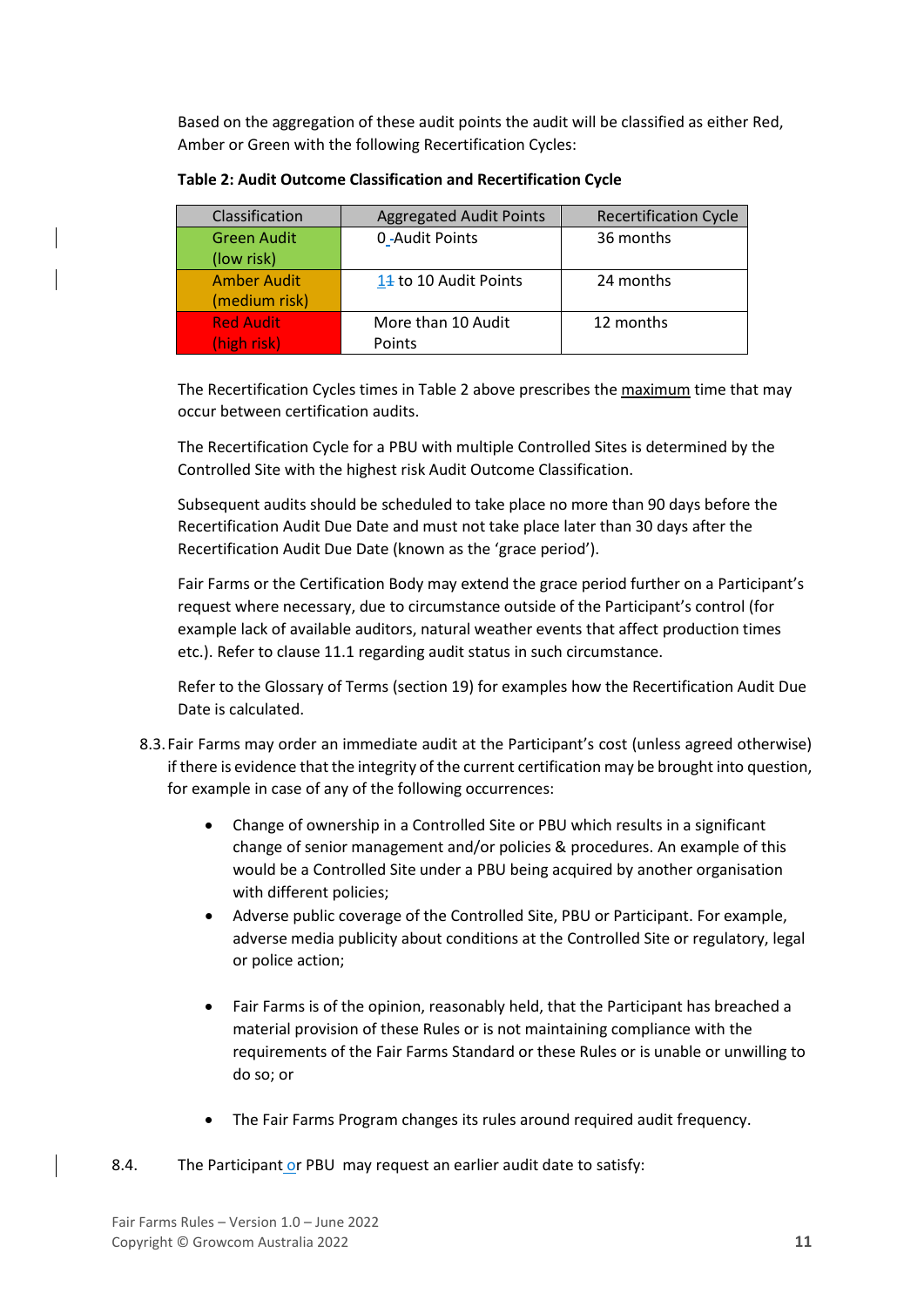- Key customer requests (e.g. may require annual audits as part of their supply agreement)
- Internal corporate guidelines (e.g. group policies may require a minimum audit cycle).

## <span id="page-11-0"></span>9. Certification process

- 9.1. On completion of a Fair Farms Audit, the auditor submits the audit report to the Certification Body's Audit Manager for review who may cancel, amend or raise new findings at their professional discretion.
- 9.2. Participants will be required to provide evidence in writing to their auditor of action taken to address corrective action(s). On acceptance (close out) of all corrective action(s), Fair Farms Certification can be recommended by the Audit Manager to Fair Farms.
- 9.3. Wherever practical, outstanding issues will be 'closed out' remotely through written or photographic evidence. However, in the event where evidence of 'close out' for outstanding issues cannot be provided remotely, a follow-up audit may need to be scheduled, at the expense of the Participant.

## <span id="page-11-1"></span>10. Certified Participants

- 10.1. Fair Farms will provide the Participant with an electronic and, where requested, with a hard copy certificate in the approved format.
- 10.2. Once issued, Fair Farms Certificates are not transferrable to other businesses.
- 10.3. The certification status of all Fair Farms certified Participants is accessible via:
	- i. The business search function on the Fair Farms website (the information displayed may include: business and, where applicable PBU name, Controlled Site(s), location (state), certification status and Fair Farms certification number); and
	- ii. MyFairFarms (authorised users only).
- 10.4. All produce represented for sale as Fair Farms certified must be:
	- i. Grown by a Participant on a Controlled Site currently certified to the Fair Farms Standard and
	- ii. Packed by a Participant currently certified to the Fair Farms Standard.

## <span id="page-11-2"></span>11. Audit deferral, suspension and withdrawal

- 11.1. Participants not requiring Fair Farms Certification due to crop loss or similar adverse circumstances, can request 'Audit Deferred' status until such time as they recommence production. An 'Audit Deferred' status must also be requested if the recertification audit cannot occur within the grace period (clause 8.2).
- 11.2. Participants with no audit scheduled or completed in accordance with these Rules will be given an 'Audit Pending' status.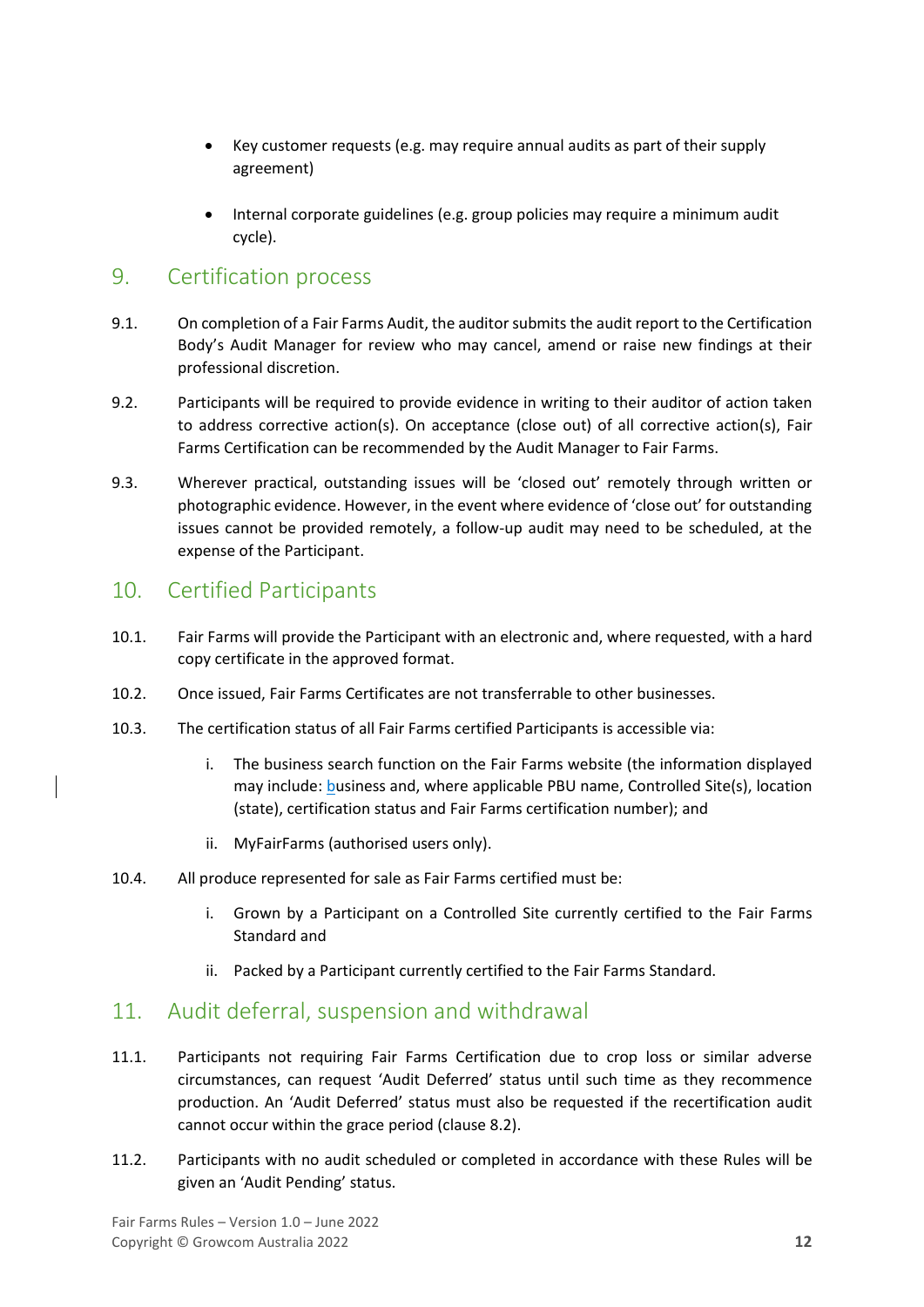- 11.3. Participants may be given a 'Suspended' status if:
	- i. The Participant unreasonably delays or continually defers a Fair Farms Audit;
	- ii. The auditor cannot complete an audit in full, including because the Participant fails to provide access to a Controlled Site, records or workers, or otherwise fails to cooperate in the audit process;
	- iii. The Participant fails to pay any fees in connection with the Fair Farms Program;
	- iv. The Participant supplies false or misleading information;
	- v. A Critical Non-Compliance was identified and not corrected within the required timeframe;
	- vi. The Participant fails to demonstrate that it has completed the prescribed minimum annual training (CPD, clause 6.5); or
	- vii. Fair Farms or the Certification Body is of the opinion, reasonably held, that the Participant has breached a material provision of these Rules or is not maintaining compliance with the stated requirements of the Fair Farms Standard or these Rules or is unable or unwilling to do so.
- 11.4. If a Participant's certification is suspended and the ground for suspension is not capable of rectification or, if capable of rectification, the Participant does not take the necessary action(s) to rectify within a timeframe specified by Fair Farms or the nominated Certification Body, the Participant's registration(s) and/or certification(s) may be withdrawn by written notice from Fair Farms.
- 11.5. Fair Farms has the right to inform customers of a Participant, and where relevant, the appropriate authorities- of changes to a Participant's Fair Farms Certification or registration status.

#### <span id="page-12-0"></span>12. Fees

- 12.1. Each Participant must pay an annual registration and membership fee to Fair Farms for participating in and benefiting from the Fair Farms Program.
- 12.2. Fees for Fair Farms Audits are payable to the Certification Body by the Participant.
- 12.3. Fees for training services are payable to Fair Farms or other approved training providers by the Participant.
- 12.4. Fair Farms fees are reviewed annually and advised to all Fair Farms Participants via the Fair Farms website.
- 12.5. Timely payment of all fees by Participants is a requirement for the Participant's continued Fair Farms Certification.

#### <span id="page-12-1"></span>13. Prosecution and regulatory sanctions

13.1. A Participant must notify Fair Farms and its nominated Certification Body of any prosecutions or legal actions brought, or likely to be brought against the Participant, in relation to an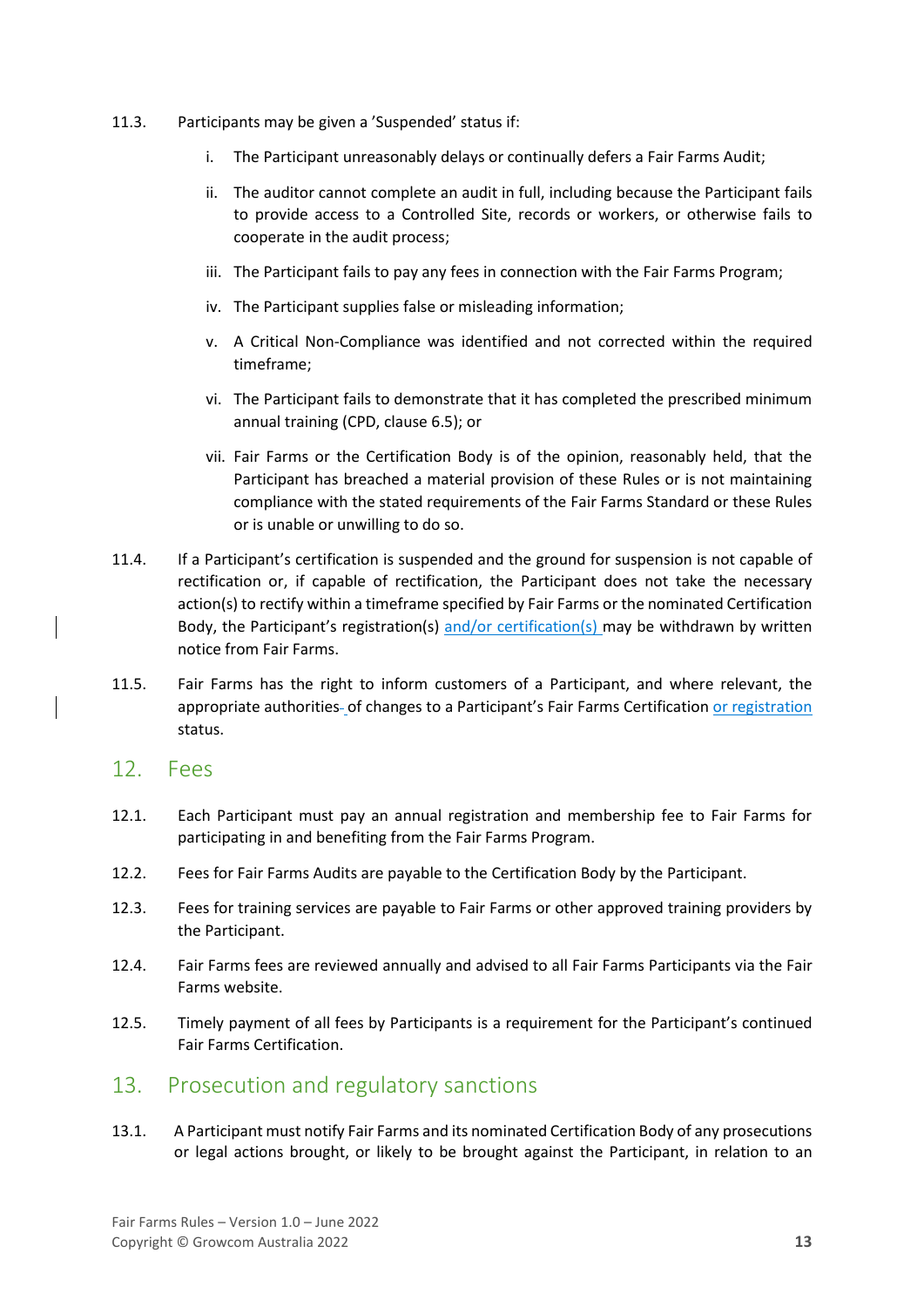employment, work health and safety or immigration matter including any enforceable undertakings entered.

#### <span id="page-13-0"></span>14. Communication

- 14.1. Fair Farms has a custom designed database for the management and administration of all aspects of the Fair Farms Program (MyFairFarms).
- 14.2. Participants in Fair Farms are allocated a unique user logon to MyFairFarmsfor access to Fair Farms training and certification details including current certificates, Fair Farms documents, resources, program updates and relevant contact details.
- 14.3. Instructions on how to access MyFairFarms is provided in the 'MyFairFarms User Guide' available to Participants.
- 14.4. Fair Farms will communicate Fair Farms Program updates and changes to Participants via MyFairFarms, the Fair Farms website, email, newsletters or other forms of communication as required.

## <span id="page-13-1"></span>15. Use of the Fair Farms corporate logo and certification logo

- 15.1. The Fair Farms name and corporate logo may be used by a certified Participant upon written permission from Fair Farms in accordance with the Fair Farms logo style guide specifications (available via MyFairFarms). Participants must apply in writing, to use the Fair Farms name and corporate logo and, upon approval, Fair Farms will provide the Fair Farms corporate logo artwork for use.
- 15.2. The Fair Farms certification logo may be used by a certified Participant subject to the following requirements.

The Participant must:

- i. Make a request in writing for the Fair Farms certification logo artwork;
- ii. Only use the Fair Farms certification logo artwork precisely as provided by Fair Farms, incorporating their unique Fair Farms certification number;
- iii. Use the Fair Farms certification logo in accordance with the Fair Farms logo style guide specifications;
- iv. Only use the Fair Farms certification logo in connection with products grown and/or packed in compliance with the requirements of Fair Farms certification; and
- v. Only use the Fair Farms certification logo on trade level packaging and pallets that are not intended for display at point of sale.
- 15.3. The Fair Farms name, corporate logo or certification logo must not be used on a product, consumer level packaging, or at point of sale in direct connection to a single product.
- 15.4. The Fair Farms name, corporate logo, or certification logo must not be misrepresented or used in any manner that could be misconstrued or may be defamatory to Fair Farms.
- 15.5. Permission to use the Fair Farms logo in any way other than as specified in these Rules must be requested in writing and approved by Fair Farms.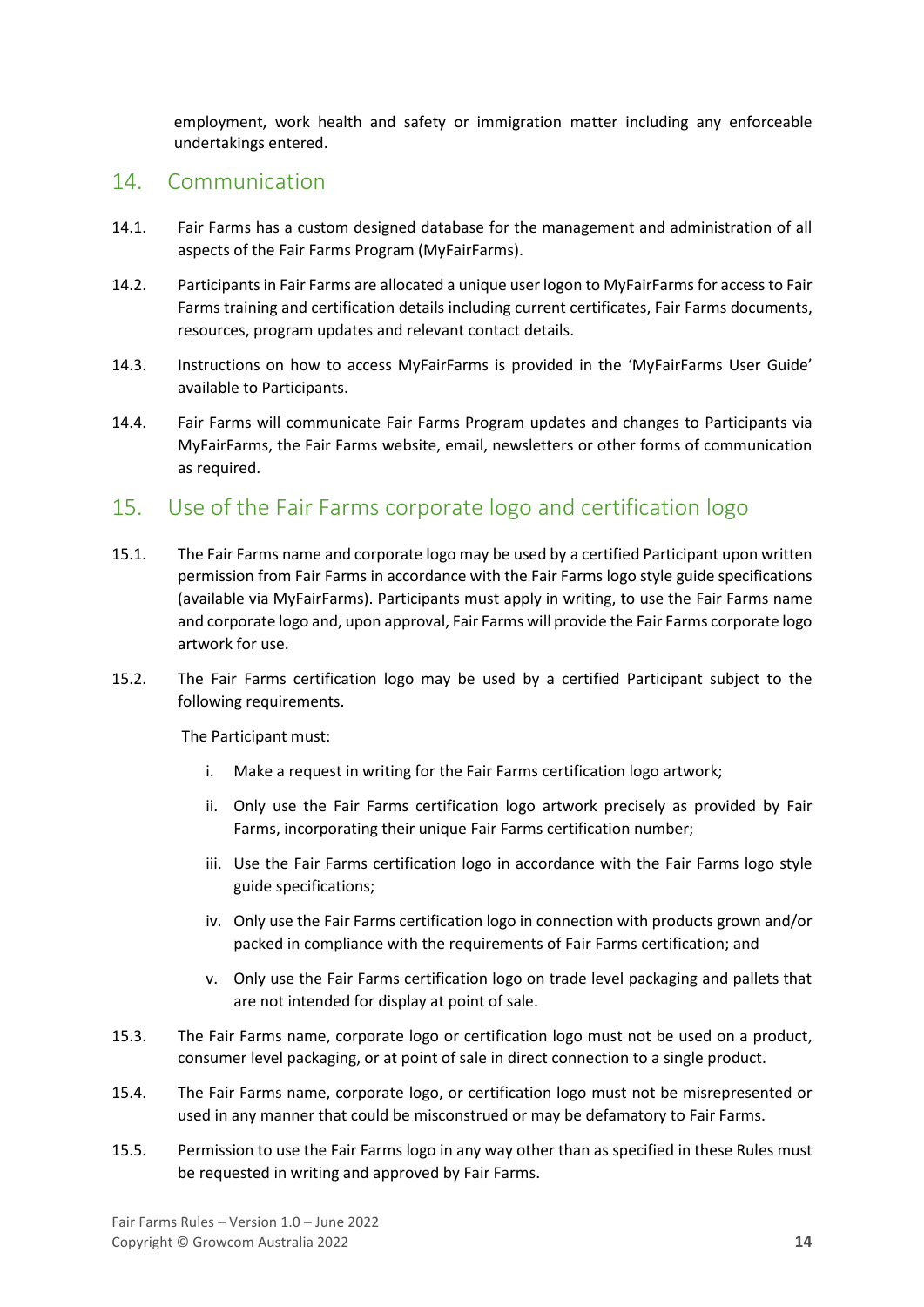- 15.6. A Participant must immediately cease using the Fair Farms name, corporate logo and certification logo if its certification status has been in 'certification pending' for more than 28 days, has lapsed ('certificate expired') or has been suspended or withdrawn.
- 15.7. A Participant with permission to use the Fair Farms name or logo(s) acknowledges and agrees that Certification Bodies are requested to advise Fair Farms of any misuse of the Fair Farms name or logo(s).
- 15.8. The Fair Farms name and corporate logo may be used by supporting retailers and other supply chain partners for the promotion of the Program as agreed individually with these partners by Fair Farms.

## <span id="page-14-0"></span>16. Use of information

- 16.1. Each Participant acknowledges and agrees that Fair Farms may use, disclose or publish information concerning the Participant obtained in connection with the Fair Farms Program, including information relating to a Participant's status, as specified in these Rules and otherwise as Fair Farms considers reasonably necessary for the purposes of the Fair Farms Program. Each Participant acknowledges and agrees that the information referred to herein may be shared with their Registered Buyers.
- 16.2. Each Participant acknowledges and agrees that Fair Farms may disclose information concerning the Participant to any government authority for any lawful purpose and otherwise as required by law.
- 16.3. Certain information handled by Fair Farms may be personal information, as defined in the Privacy Act 1988 (Cth). Personal information obtained by Fair Farmsis handled in accordance with Fair Farms' Privacy Policy accessible on the Fair Farms website.

## <span id="page-14-1"></span>17. Liability and indemnity

- 17.1. To the extent permitted by law, Fair Farms' liability for any loss, damage, cost or expense suffered by a Participant in connection with the Fair Farms Program or its participation in or withdrawal from it, including any breach by Fair Farms of a consumer guarantee, is limited to the annual registration and membership fee payable to Fair Farms in accordance with clause 12 of these Rules.
- 17.2. In no event will Fair Farms be liable to a Participant for indirect loss, damage, cost or expense.
- 17.3. The Participant acknowledges and agrees that Fair Farms is not party to the contract a Participant must enter with its nominated Certification Body for the conduct and reporting of a Fair Farms Audit.
- 17.4. The Participant indemnifies Fair Farms, its officers, employees and agents against all damages, losses, costs and expenses incurred by any of them arising out of any noncompliance with these Rules except to the extent such damages, losses, costs and expenses were caused by Fair Farms, its officers, employees or agents.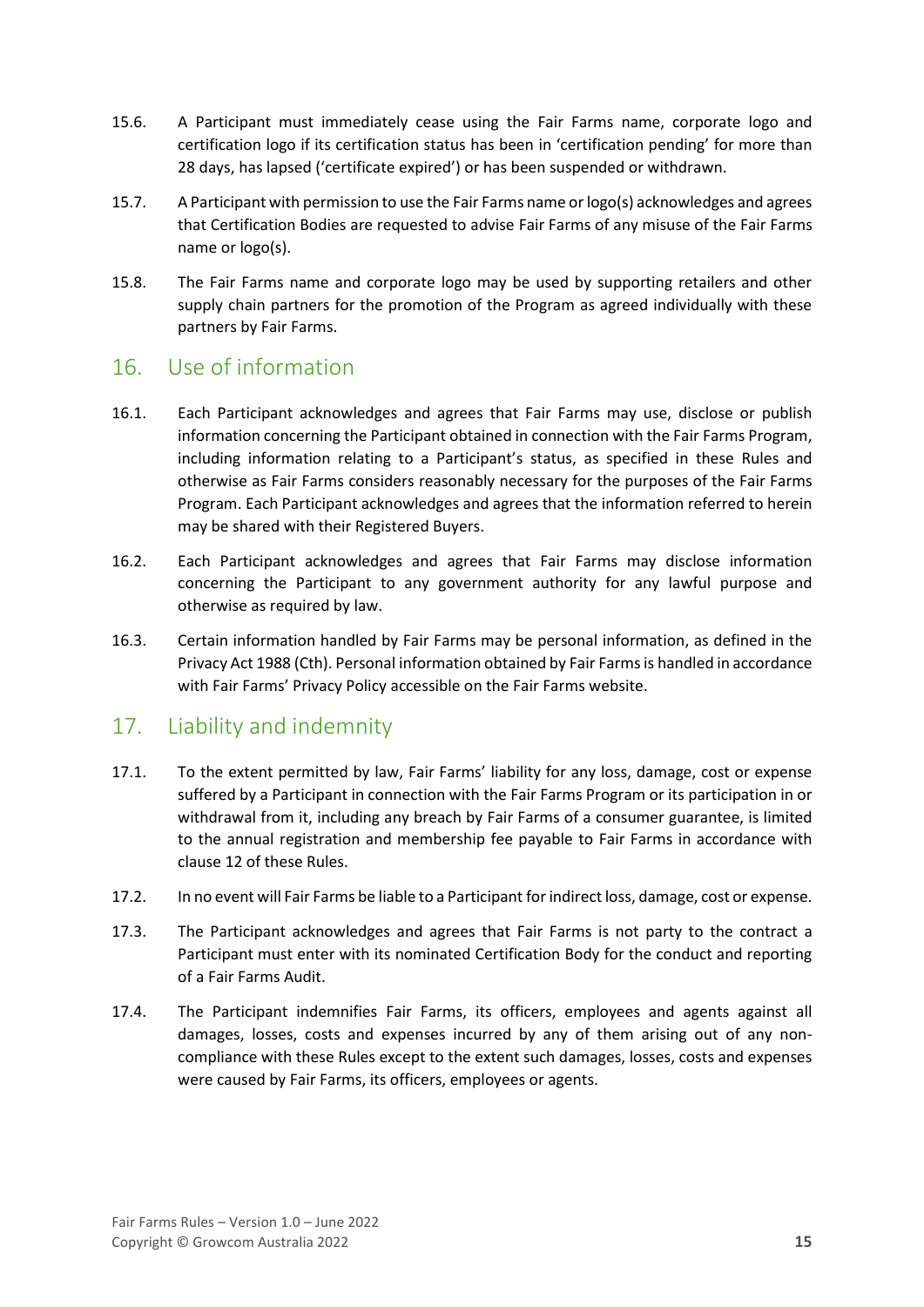## <span id="page-15-0"></span>18. Governing law and jurisdiction

The agreement between Fair Farms and a Participant evidenced by these Rules is governed by and must be construed with the laws of Queensland. Participants and Fair Farms irrevocably submit themselves to the jurisdiction of the Queensland courts including courts for an appeal for any dispute about or in any way related to the Fair Farms Program and these Rules.

## <span id="page-15-1"></span>19. Glossary of Terms

| <b>Audit Outcome</b>             | The risk category assigned to a Participant at audit which determines    |  |  |
|----------------------------------|--------------------------------------------------------------------------|--|--|
| Classification                   | the due date for the next audit (Recertification Cycle) in accordance    |  |  |
|                                  | with clauses 8.1 and 8.2.                                                |  |  |
| <b>Audit Checklist</b>           | The checklist developed by Fair Farms which the Certification Body       |  |  |
|                                  | uses to guide its auditing activity against the Fair Farms Standard.     |  |  |
| <b>Audit Guide</b>               | The document developed and published by Fair Farms which sets out        |  |  |
|                                  | the auditing process the Certification Body will follow in detail.       |  |  |
| <b>Certification Body</b>        | The Fair Farms approved organisation carrying out the audit against      |  |  |
|                                  | the Fair Farms Standard. Often referred to as "the auditor(s)".          |  |  |
|                                  | Appointed by the PBU from a list of Certification Bodies approved by     |  |  |
|                                  | the Scheme Owner.                                                        |  |  |
| <b>Certification Anniversary</b> | The calendar month at the end of the Recertification Cycle. Example:     |  |  |
| Month                            | if the Fair Farms Certificate is issued on 24 March 2020 and the         |  |  |
|                                  | Recertification Cycle is 24 months (amber audit), the Certification      |  |  |
|                                  | Anniversary Month is the month of the months of March 2022.              |  |  |
| <b>Certification Date</b>        | The date, as it is noted on the Fair Farms Certificate, on which the     |  |  |
|                                  | certification takes effect.                                              |  |  |
| <b>Certification Expiry Date</b> | The day after which the Fair Farms Certification expires, being the last |  |  |
|                                  | day of the Certification Anniversary Month.                              |  |  |
|                                  | Example: if the Fair Farms Certificate is issued on 24 March 2020 and    |  |  |
|                                  | the Recertification Cycle is 24 months (amber audit), the Certification  |  |  |
|                                  | Expiry Date is 31 March 2022.                                            |  |  |
| <b>Controlled Site</b>           | Has the meaning given in clause 2.2.                                     |  |  |
| <b>Critical Non-Compliance</b>   | any incident or occurrence that presents a significant and<br>a)         |  |  |
|                                  | immediate risk to workers' safety, risk to their life and limb or        |  |  |
|                                  | constitutes a significant breach of workers' human rights; or            |  |  |
|                                  | an attempt to pervert the course of the Participant's pathway to<br>b)   |  |  |
|                                  | Fair Farms Certification through fraud, coercion, deception or           |  |  |
|                                  | interference.                                                            |  |  |
| <b>Data</b>                      | $\epsilon$<br>Has the meaning given in clause 1.5                        |  |  |
| <b>Fair Farms</b>                | the name of the training and certification program that these Rules      |  |  |
|                                  | underpin. The term 'Fair Farms' used in these Rules also means the       |  |  |
|                                  | Scheme Owner, as defined in this section 19.                             |  |  |
| Fair Farms Audit                 | the audit of a Participant's Controlled Site $(s)$ , undertaken by a     |  |  |
|                                  | Certification Body against the Fair Farms Standard. Includes the initial |  |  |
|                                  | audit and any subsequent audits.                                         |  |  |
| <b>Fair Farms</b>                | Formal statement of compliance with the Fair Farms Standard, as          |  |  |
| Certification/Certificate        | verified through a third-party audit, issued by Fair Farms to a          |  |  |
|                                  | Participant/PBU in accordance with these Rules.                          |  |  |
| Fair Farms Program               | has the same meaning as Fair Farms Training and Certification            |  |  |
|                                  | Program.                                                                 |  |  |